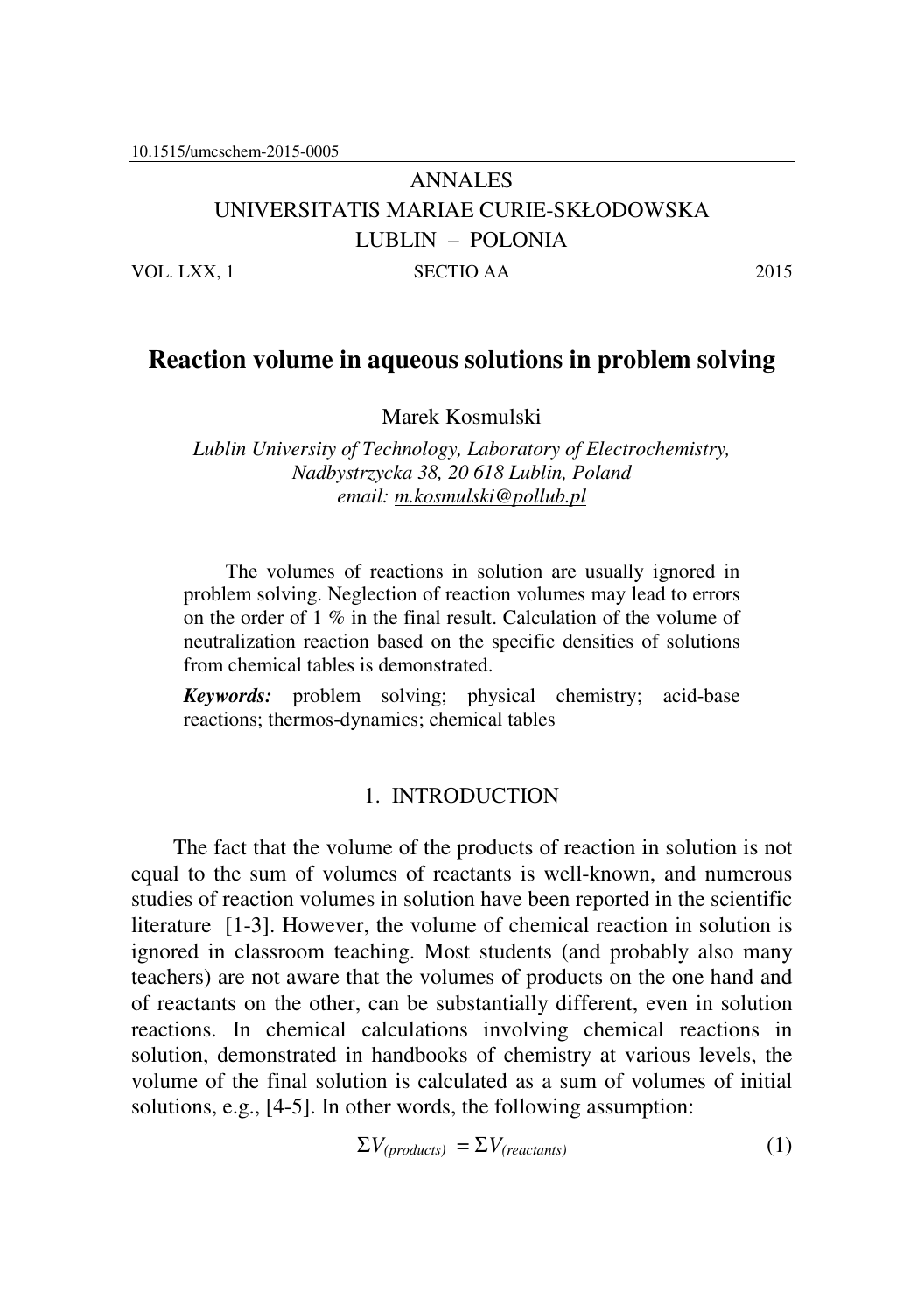is tacitly introduced. The present paper shows that eq. (1) is false, and the volume of chemical reaction in solution can be relatively high (on the order of  $1\%$  of the volume of the reactants). The following solution of a problem introduces the student into the topic. It can be demonstrated as a part of a lecture in solution chemistry (1 unit of 45 min.) or using the guided inquiry approach (2 units 45 min. each). It can also serve as a basis for problems for Chemistry Olympiad or similar contests at the level of high school.

#### 2. PROBLEM

Calculate the volume of reaction:

$$
HCl(1 M solution) + KOH(1 M solution) = KCl(solution)
$$
 (2)

in which the reactants are mixed in stoichiometric proportions at 20°C.

Hint: use specific densities of solutions from Handbook of Chemistry and Physics [6].

#### 3. SOLUTION

For any reaction:

$$
\Delta V_{(reaction)} = \Sigma V_{(products)} - \Sigma V_{(reactants)}
$$
\n(3)

(by definition). For specific reaction (2):

$$
\Delta V_{(reaction\ 2)} = V_{(KCl\ solution)} - V_{(1\,M\,HCl)} - V_{(1\,M\,KOH)} \tag{4}
$$

In reaction in solution, relatively small number (l.h.s. of eq. 3) is calculated as a difference between large and almost equal numbers (r.h.s. of eq. 3). In such a subtraction, the difference is often on the same order of magnitude as the accuracy of the data, and the final result may be sensitive to any rounding in the course of calculations. In the present example any rounding will be avoided until we arrive at the final result. This approach is different from the usual approach, in which only significant digits are taken into account, and the insignificant digits are dropped.

 $V_{(1 M HCl)}$  and  $V_{(1 M KOH)}$  in equation (4) can be easily determined. By definition:

$$
V = number of moles/c
$$
 (5)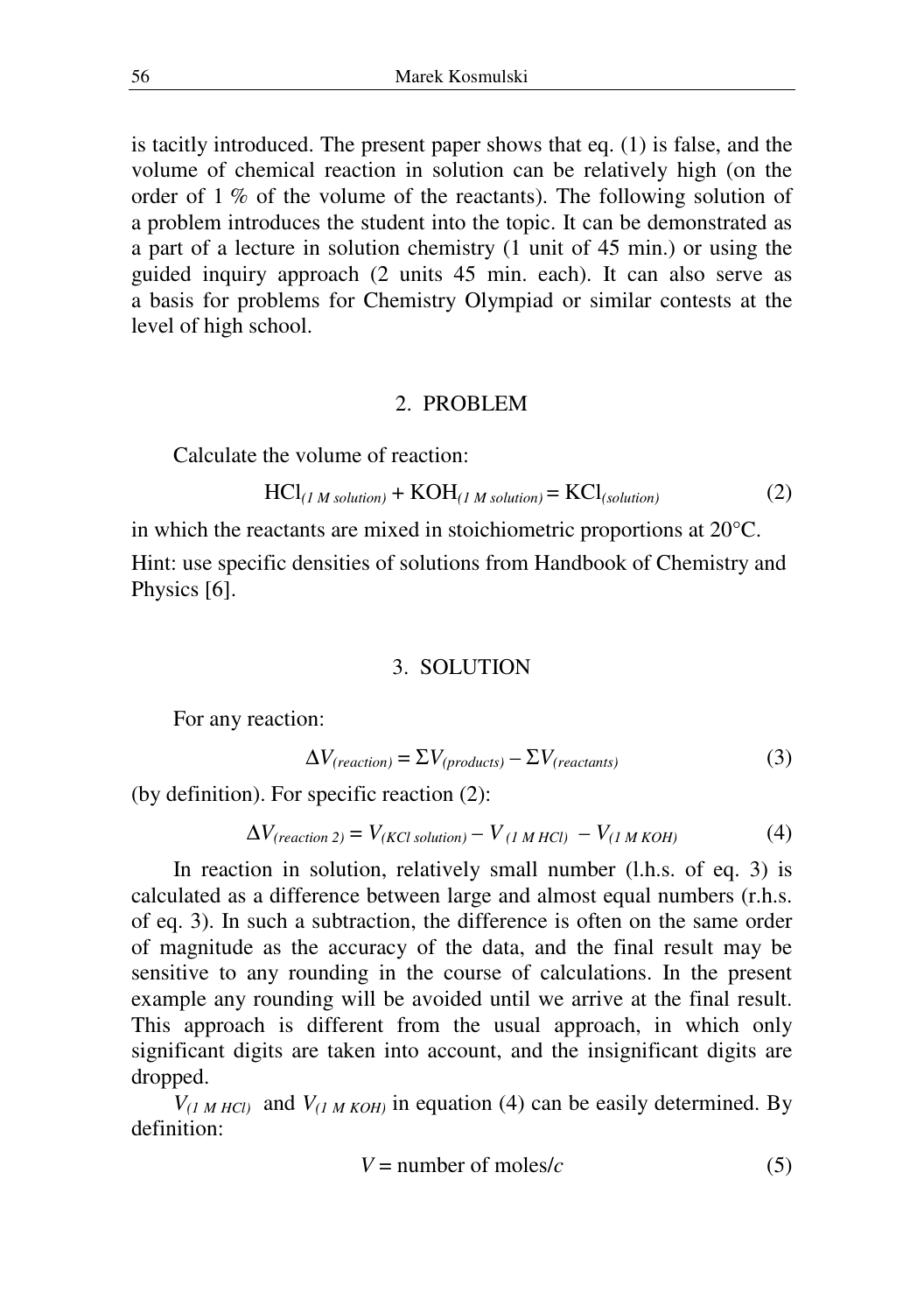Let us consider 1 mole of each reactant. From eq.(5) we have  $V_{(1 \text{ M HCl})} = V_{(1 \text{ M KOH})} = 1 \text{ dm}^3$ . The calculation of  $V_{(KCl solution)}$  in eq. (4) will be more complicated. The volume of the solution is not additive, but the mass is additive, that is,

$$
m_{(KCl\ solution)} = m_{(I\ M\ HCl)} + m_{(I\ M\ KOH)} \tag{6}.
$$

**Obviously** 

$$
m_{(1 M HCl)} = V_{(1 M HCl)} \times d_{(1 M HCl)} \tag{7}
$$

and

$$
m_{(1 \, M \, KOH)} = V_{(1 \, M \, KOH)} \times d_{(1 \, M \, KOH)} \tag{8}
$$

At this point we have to refer to chemical tables to determine the specific densities *d* in eqs. (7) and (8). The chemical tables explicitly report *d* only for several discrete values of *c*. In the specific source we are using, the specific densities are available for round mass fractions of HCl, and this is why the molarities in our Table 1 are not round numbers. The specific densities of HCl solutions are summarized in Table 1, and plotted in Fig. 1.

| $\mathcal C$ | $\overline{d}$        |
|--------------|-----------------------|
| [M]          | [kg/dm <sup>3</sup> ] |
| $\theta$     | 0.99821               |
| 0.137        | 1.0007                |
| 0.275        | 1.0031                |
| 0.553        | 1.0081                |
| 0.833        | 1.013                 |
| 1.117        | 1.0179                |
| 1.403        | 1.0228                |
|              |                       |

Table 1 Specific density of HCl solutions at 20°C.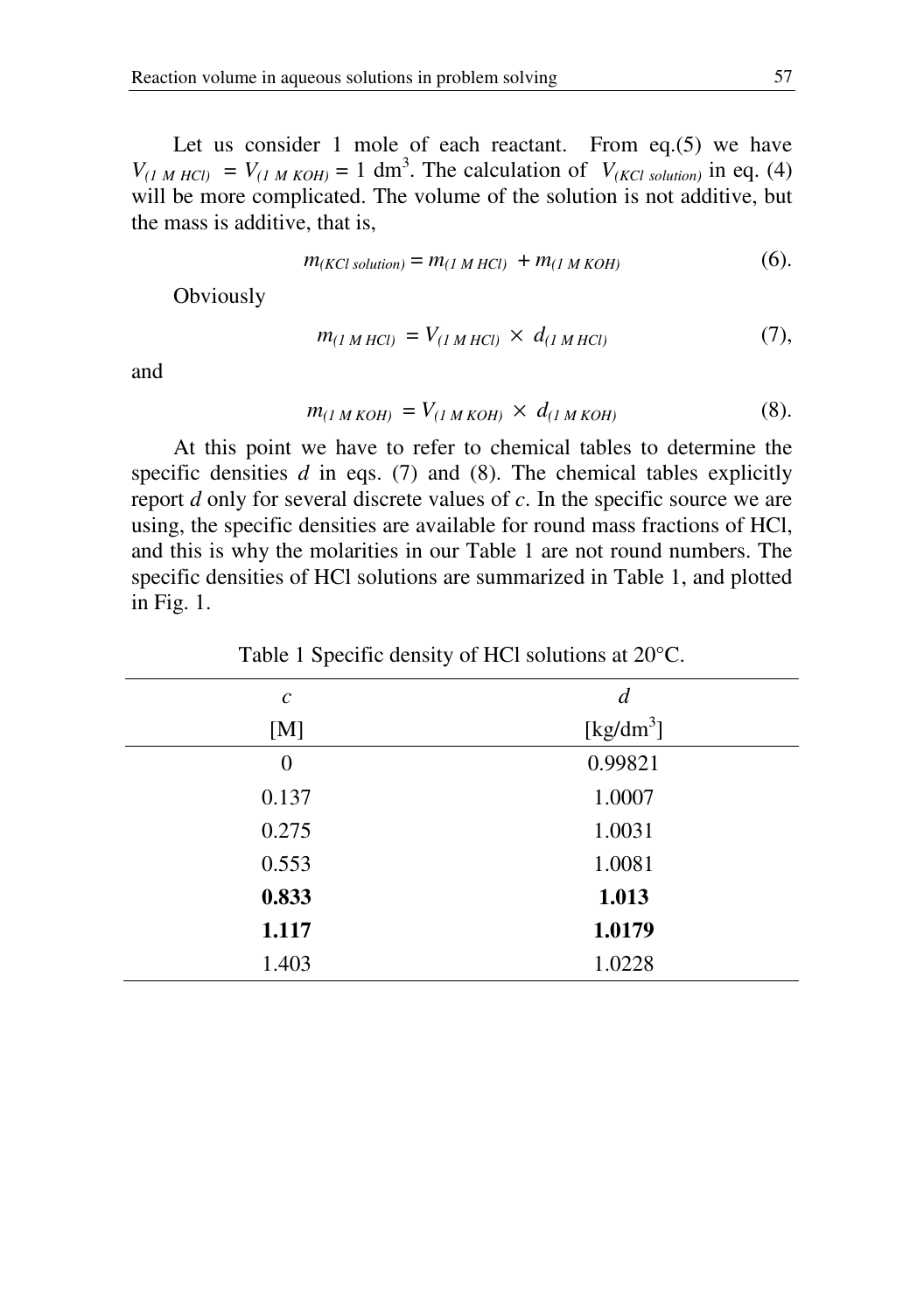

Fig. 1. Specific density of HCl solutions at 20°C.

The plot in Fig. 1 is nearly linear, but not exactly linear. Table 1 does not explicitly report d of 1 M HCl, and this is typical, that chemical tables do not explicitly report d of a solution of interest (concentration c). Interpolation is required to calculate d of 1 M HCl. To this end we assume that the  $d(c)$ plot is linear over a narrow concentration range from c1 to c2 where c1 is the highest concentration lower than c, and c2 is the lowest concentration higher than c, for which the specific density is explicitly reported in the tables. In Table 1 c1, c2 and corresponding specific densities are marked by boldface. Graphical interpolation of data from Table 1 is illustrated in Fig. 1. Table 2 illustrates the interpolation carried out by means of a spreadsheet application. Most commercial spreadsheet applications offer a linear regression function, e.g., FORECAST in MS Excel.

| $\mathcal{C}_{0}^{0}$ | a        |
|-----------------------|----------|
| 0.833                 | 1.013    |
| 1.117                 | 1.0179   |
|                       | 1.015881 |

Table 2. Linear regression of data from Table 1. Calculation of specific density of 1 M HCl.

Mathematically oriented students will probably prefer the following "two-point" version of linear equation: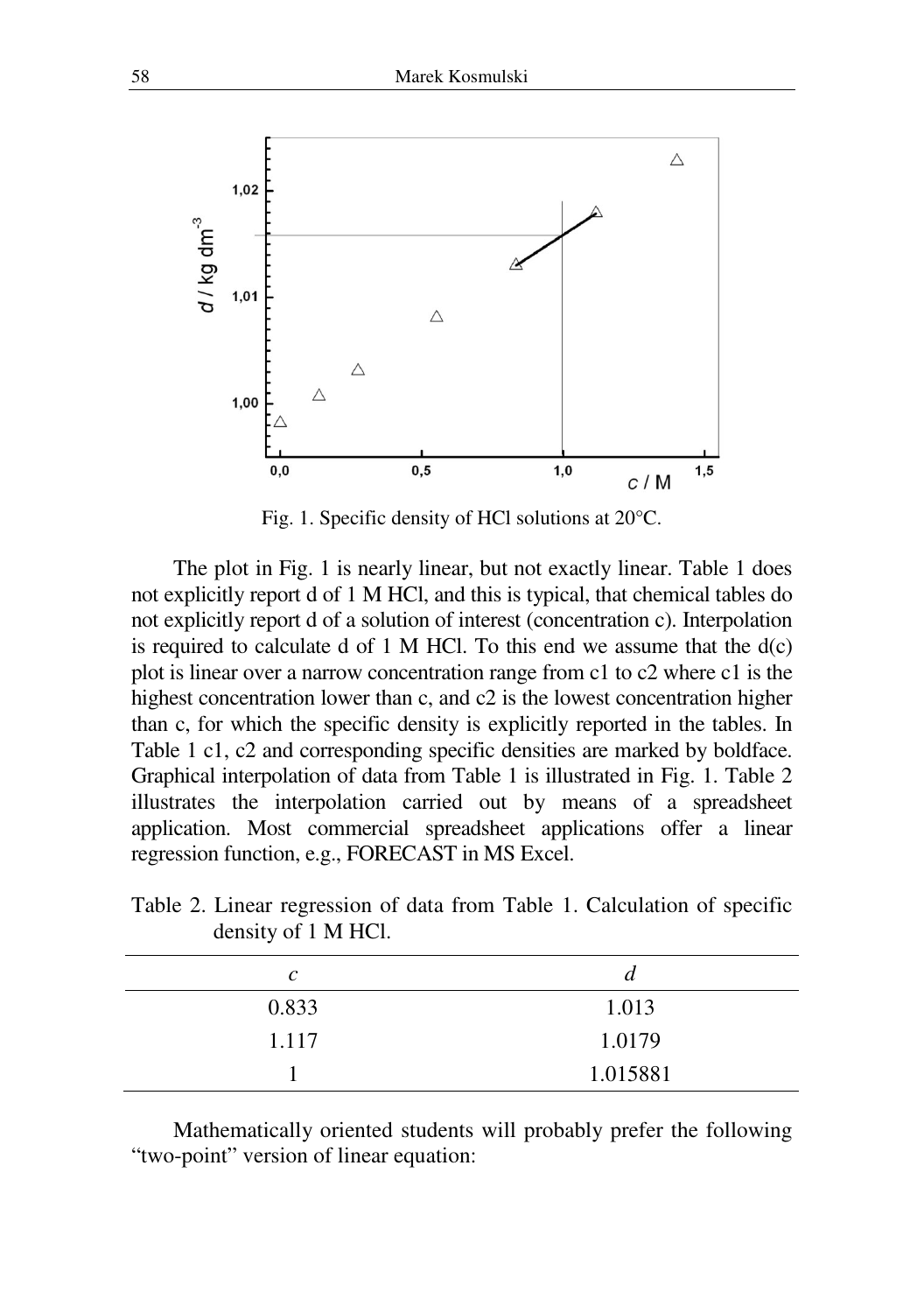$$
d (1 M) = d_1 + [(d_2-d_1)/(c_2-c_1)] (1 M-c_1)
$$
 (9).

A procedure analogous to that discussed above for 1 M HCl, leads to specific density of 1 M KOH. The data used in calculations and the result are reported in Table 3.

Table 3. Linear regression. Calculation of specific density of 1 M KOH.

| $\mathcal{C}$ | d        |
|---------------|----------|
| 0.929         | 1.0419   |
| 1.124         | 1.0509   |
|               | 1.045177 |

The specific densities of 1 M solutions from Tables 2 and 3 (all decimal digits displayed in the spreadsheet included) are used in eq. (7) and (8) to calculate the masses of 1 M solutions of HCl and KOH, which are equal to 1.015881 and 1.045177 kg, respectively, and from eq. (6) we have: *m* (KCl solution) = 2.061058 kg. Calculation of the volume of final KCl solution is the next step. To this end we have to calculate its specific density. The KCl solution contains 1 mole of KCl (it was obtained from solutions containing 1 mole of HCl and 1 mole of KOH), thus the KCl mass fraction in the solution is:

$$
(0.0745513 \t/2.061058) \times 100\% = 3.617138\% \t(10),
$$

where 0.0745513 is the molar mass of KCl expressed in kilograms. At this point we will refer to the chemical tables again to find the specific density of 3.617138% solution of KCl. We use linear interpolation as described above for HCl and KOH solutions, except in this step, mass concentrations are used rather than molarities. The data used in calculations and the result are reported in Table 4.

Table 4. Linear regression. Calculation of specific density of the final KCl solution.

| Mass $%$ | a        |
|----------|----------|
| 3        | 1.0174   |
|          | 1.0239   |
| 3.617138 | 1.021411 |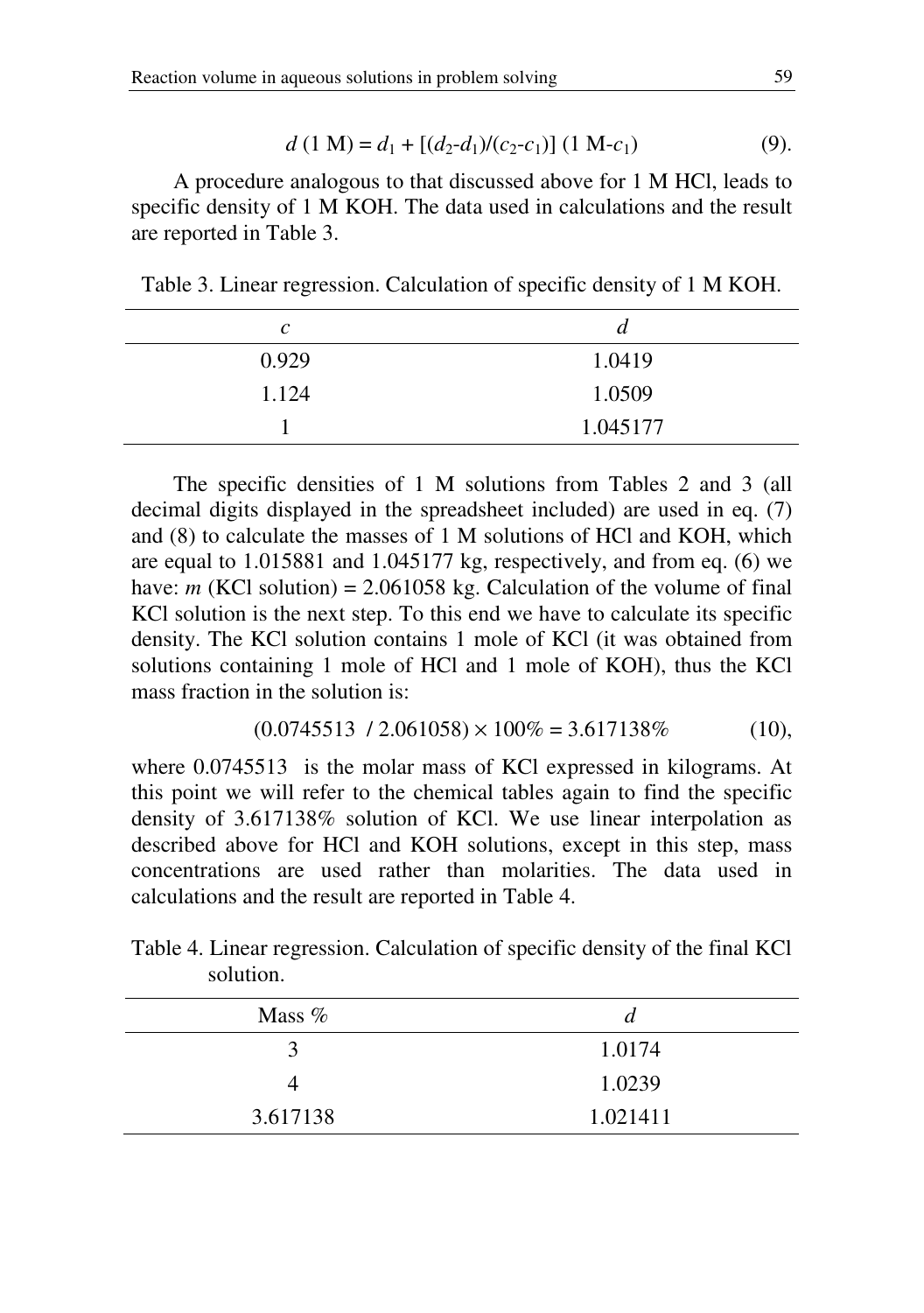The volume of the final KCl solutions equals to *m*/*d,* that is, 2.017854 dm<sup>3</sup>. This value is used in eq. (4) along with the volumes of initial HCl and KOH solutions  $(1 \text{ dm}^3 \text{ each})$ , and it produces:

#### 4. ANSWER

$$
\Delta V_{(reaction\,2)} = 17.9 \text{ cm}^3/\text{mol} \tag{11}
$$

We rounded the final result to 3 significant digits. This is because several numbers used as the data (molarities in Tables 1-3) are only reported with 3 significant digits. The volume of the solution increased by 0.9 % in the course of reaction. This means that eq.(1) may result in an error on the order of 1 % in the final result (e.g. calculated molarity of the final solution) [5]. Eq.(1) is a good approximation for very dilute solutions millimolar range, when the amount of reacted substances per unit of volume is low.

#### 5. THE SIGNIFICANCE OF THE RESULT

The above calculations have been carried out for a reaction of 1 M solutions of acid and base, and the aforementioned numerical value of ∆*V* (eq. 11) is only valid for this specific concentration. Similar calculations can be carried out for different concentrations of HCl and KOH, and the calculated ∆*V* (reaction) is a function of the concentration of reagents. ∆*V* of reaction of stoichiometric volumes of equimolar HCl and KOH as a function of concentrations of reactants is plotted in Fig. 2. Each data point in Fig. 2 can be calculated by an individual student during an guided-inquiry-lesson.

Fig. 2 demonstrates that the volume of reaction is always positive (the solution expands in the course of reaction), and it is sensitive to the concentration of the reagents, especially over the range of low concentrations. Reaction (2) can be written as:

$$
H^+_{(aq)} + OH^-_{(aq)} = H_2O \tag{12}
$$

Namely, both acid and base are dissociated in solution, and only protons and hydroxyl ions participate in the reaction, and chloride anions and potassium cations do not. Therefore the ∆*V* (reaction) shown in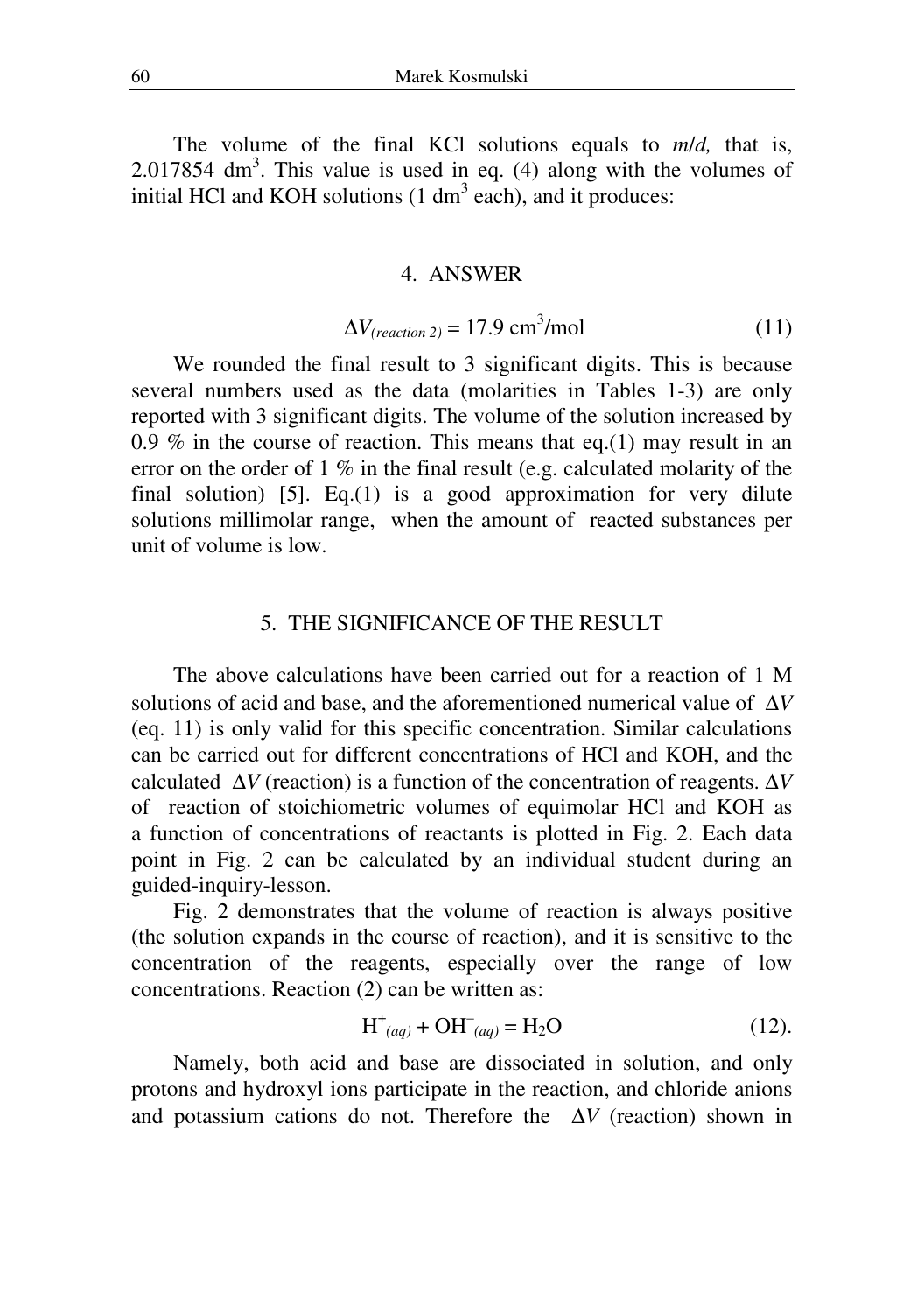Fig. 2 is a good approximation of ∆*V* of any reaction of strong acid and strong base (reaction 12), especially in the low-concentration range.



Fig. 2. ∆*V* of reaction of stoichiometric volumes of equimolar HCl and KOH.

#### 6. THE PHYSICAL EXPLANATION

The protons in HCl solution and hydroxyl anions in KOH solution are hydrated, and the structure of water around the ions is different from the structure of bulk water. As the result of strong Coulombic attraction between the ions and water dipoles, the specific density of the hydration water is higher than the specific density of bulk water. This phenomenon is common for all ions, that is, the hydration water around cations other than proton has also higher specific density than bulk water. In the course of chemical reaction between acid and base, two ions produce a water molecule, and the original hydration water (high specific density) turns into bulk water (lower specific density). This is why the solution expands. The degree of hydration of ions is a function of electrolyte concentration. In dilute solutions the ions are fully hydrated, and the amount of hydration water is high. In concentrated solutions, the degree of hydration is low due to limited availability of water molecules. For example in 3 M acid or base solution (Fig. 2) only about 10 water molecules per ion are available. Consequently in concentrated solution fewer molecules of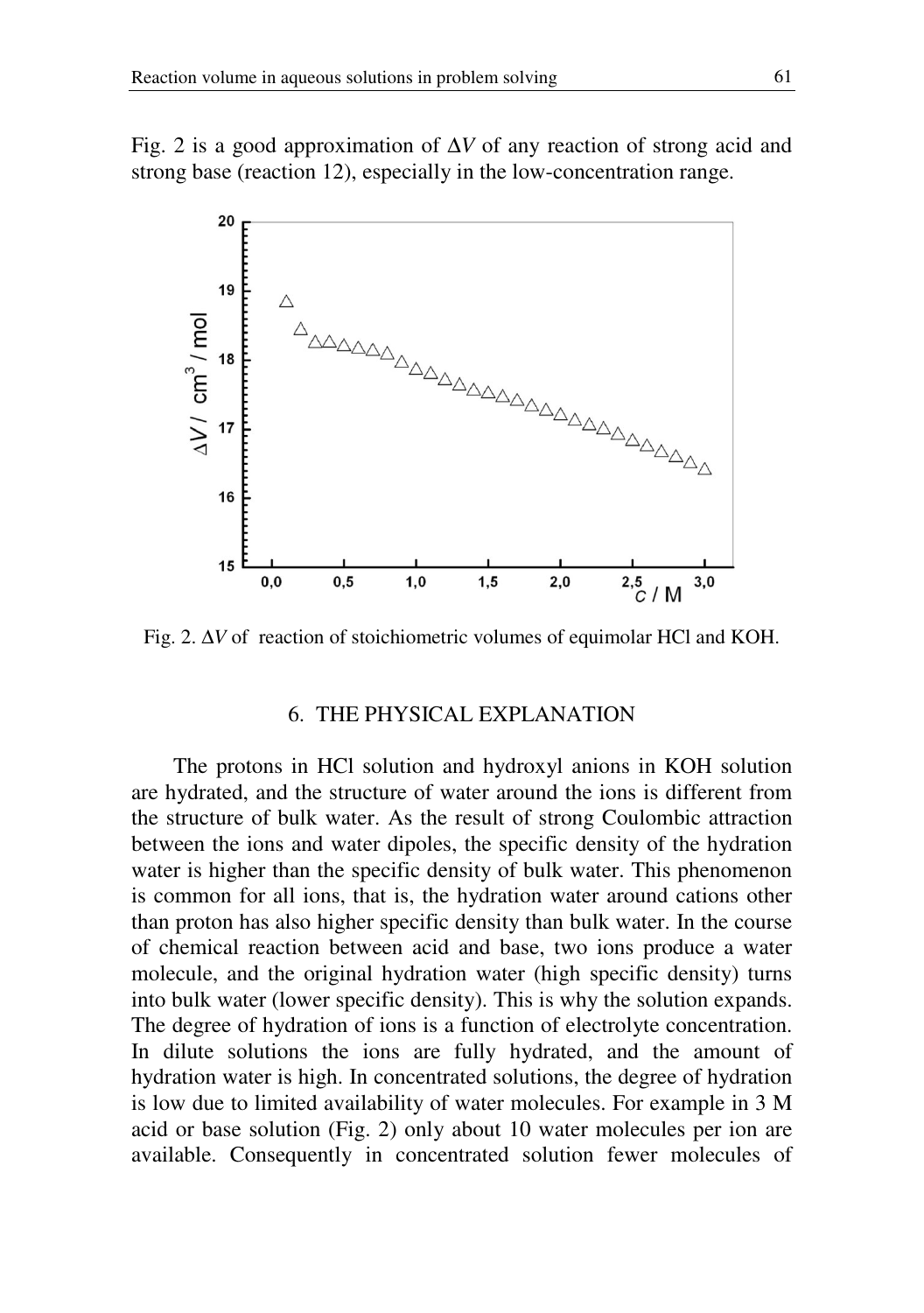hydration water (per mole of reagents) are turned into bulk water. This explains high volume of reaction in dilute solution, and lower volume of reaction in concentrated solution. Particular monovalent cations and anions differ in their affinity to water molecules, and they may have different effects on the hydration of hydroxyl anions and of protons, respectively. Therefore the plots analogous to Fig. 2 are different for various 1-1 salts (LiCl, CsNO3, etc.). On the other hand, the ∆*V* (reaction 12) extrapolated to *c*=0 does not depend on the nature of the 1-1 electrolyte.

## 7. REVERSED REACTION AND PRESSURE EFFECT

Reversed reaction (12) is the reaction of water dissociation. The volume of water dissociation has the same value but opposite sign to the volume of reaction (12), that is, it equals about  $-19 \text{ cm}^3/\text{mole}$  (in the presence of dilute 1-1 electrolyte).

According to the Le Chatelier's principle the negative value of volume of reaction implies that the water dissociation reaction shifts to the right at elevated pressures. Yet, since the absolute value of ∆*V* (reaction) is low in absolute value, the pressure effect on the equilibrium constant becomes significant only at very high pressures  $(>100 \text{ bars})$  [7].

#### 8. EXPERIMENTAL

The above calculations can be verified by direct measurement of volume in a specially designed dilatometer. The dilatometric effect of neutralization is not exceptionally high as compared with other reactions in solution. For example, ∆*V* of precipitation of heavy metal hydroxides is on the order of 60 cm<sup>3</sup>/mole  $[8]$ .

#### 9. CONCLUSIONS

Eq. (1) is an approximation. Neglection of reaction volume in solution may result in under- or overestimation of the final volume of solution be about 1  $\%$ .